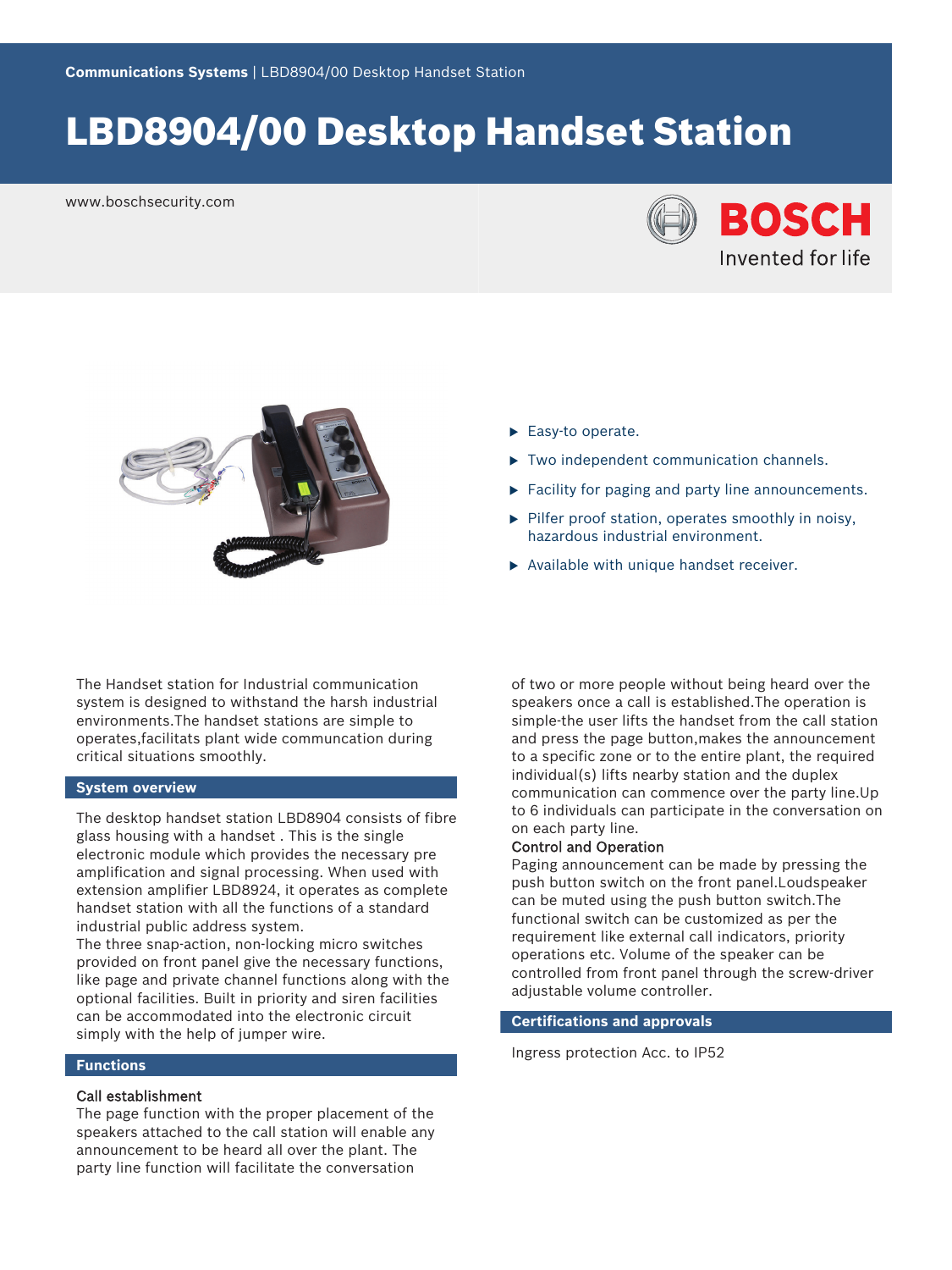# **Installation/configuration notes**

# **Dimension & Mounting Details: LBD8904/00**





## **Parts included**

| Quantity     | <b>Components</b>               |
|--------------|---------------------------------|
| $\mathbf{1}$ | Power Supply Cord               |
| 1            | <b>Triangular Screw Driver</b>  |
| 1            | 2 Meter coiled cords            |
|              | <b>User Instructions Manual</b> |

| Sensitivity                | 0.7 <sub>mV</sub> /Pa                            |  |
|----------------------------|--------------------------------------------------|--|
| <b>Line Receiver</b>       |                                                  |  |
| Input sensitivity          | 5mV adjustable by preset R1.                     |  |
| Rated o/p                  | 2 Volts                                          |  |
| Input Impedance            | 2kohms                                           |  |
| $O/p$ Impedance            | 2kohms                                           |  |
| Gong tone O/p              | $6V(+/-1)$ V Peak to Peak starting<br>amplitude) |  |
| Gong tone frequency        | 600 Hz ( $\pm$ 100 Hz)                           |  |
| Distortion at rated output | $< 1\%$                                          |  |
| Gong tone frequency        | 600 Hz $(\pm 100$ Hz)                            |  |
| Hum and Noise              | Better than 45 dB                                |  |
| Side tone cancellation     | Upto 15 dB below rated $O/p$                     |  |
| <b>Mechanical</b>          |                                                  |  |
| Dimension(HxWxD)mm         | 110x230x170                                      |  |
| Weight                     | 1.8 <sub>kg</sub>                                |  |
| Colour                     | Front panel - Dark Brown Rear<br>housing - Beige |  |
| <b>Environmental</b>       |                                                  |  |
| Operating temperature      | $-20^{\circ}$ Cto $+55^{\circ}$ C                |  |

Internal impedance 230Ω±15%

| Operating temperature    | $-20^{\circ}$ Cto + 55 $^{\circ}$ C |
|--------------------------|-------------------------------------|
| Storage temperature      | $-40^{\circ}$ Cto + $70^{\circ}$ C  |
| Relative humidity        | 95%                                 |
| Environmental protection | IP 52                               |

# **Ordering information**

**LBD8904/00 Desktop Handset Station** Order number **LBD8904/00**

# **Technical specifications**

#### **Electrical**

| Power Supply voltage | 220VAC ±10% 50/60Hz or<br>24VDC |
|----------------------|---------------------------------|
| Current consumption  | 150 mA at 24VDC                 |
| Microphone           |                                 |
| ype                  | Dynamic noise canceling         |